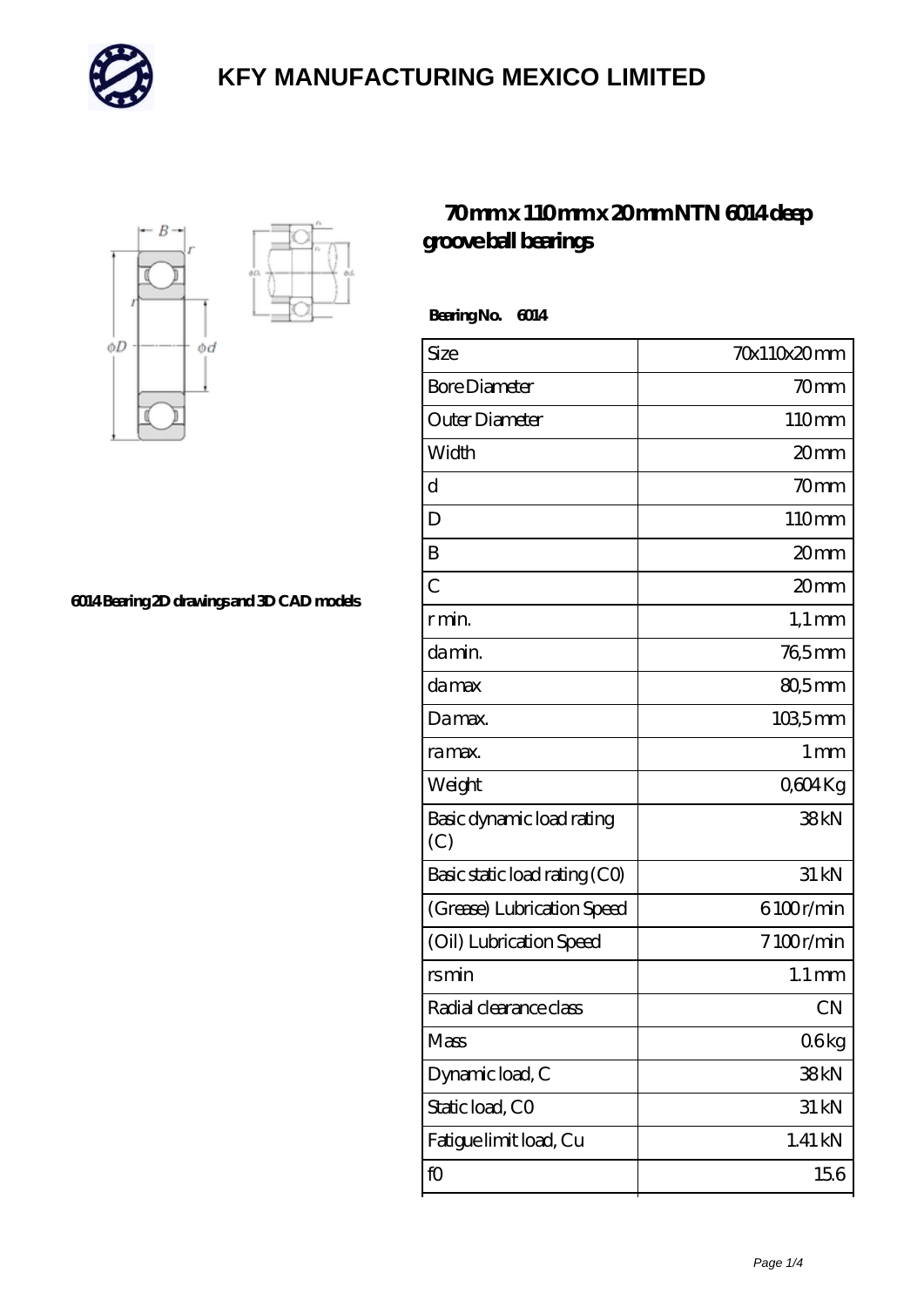

| Nlim (oil)                                       | $7,100$ rpm                                |
|--------------------------------------------------|--------------------------------------------|
| Nlim (grease)                                    | $6100$ rpm                                 |
| Min operating temperature,<br>Tmin               | $-20^\circ$ C                              |
| Max operating temperature,<br>Tmax               | $120^\circ$ C                              |
| Characteristic cage<br>frequency, FTF            | 043Hz                                      |
| Characteristic rolling<br>element frequency, BSF | $7.43\text{Hz}$                            |
| Characteristic outer ring<br>frequency, BPFO     | 607Hz                                      |
| Characteristic inner ring<br>frequency, BPFI     | 7.93Hz                                     |
| damin                                            | 765mm                                      |
| Damax                                            | $1035$ mm                                  |
| ramax                                            | $1 \,\mathrm{mm}$                          |
| Category                                         | Single Row Ball Bearings                   |
| Inventory                                        | 00                                         |
| Manufacturer Name                                | <b>NTN</b>                                 |
| Minimum Buy Quantity                             | N/A                                        |
| Weight /Kilogram                                 | 0612                                       |
| Product Group                                    | BOO3O8                                     |
| Enclosure                                        | Open                                       |
| Precision Class                                  | ABEC 1   ISO PO                            |
| Maximum Capacity / Filling<br>Slot               | No                                         |
| Rolling Element                                  | <b>Ball Bearing</b>                        |
| Snap Ring                                        | No                                         |
| <b>Internal Special Features</b>                 | No                                         |
| Cage Material                                    | Steel                                      |
| Internal Clearance                               | CO-Medium                                  |
| Inch - Metric                                    | Metric                                     |
| Long Description                                 | 70MM Bore; 110MM<br>Outside Diameter; 20MM |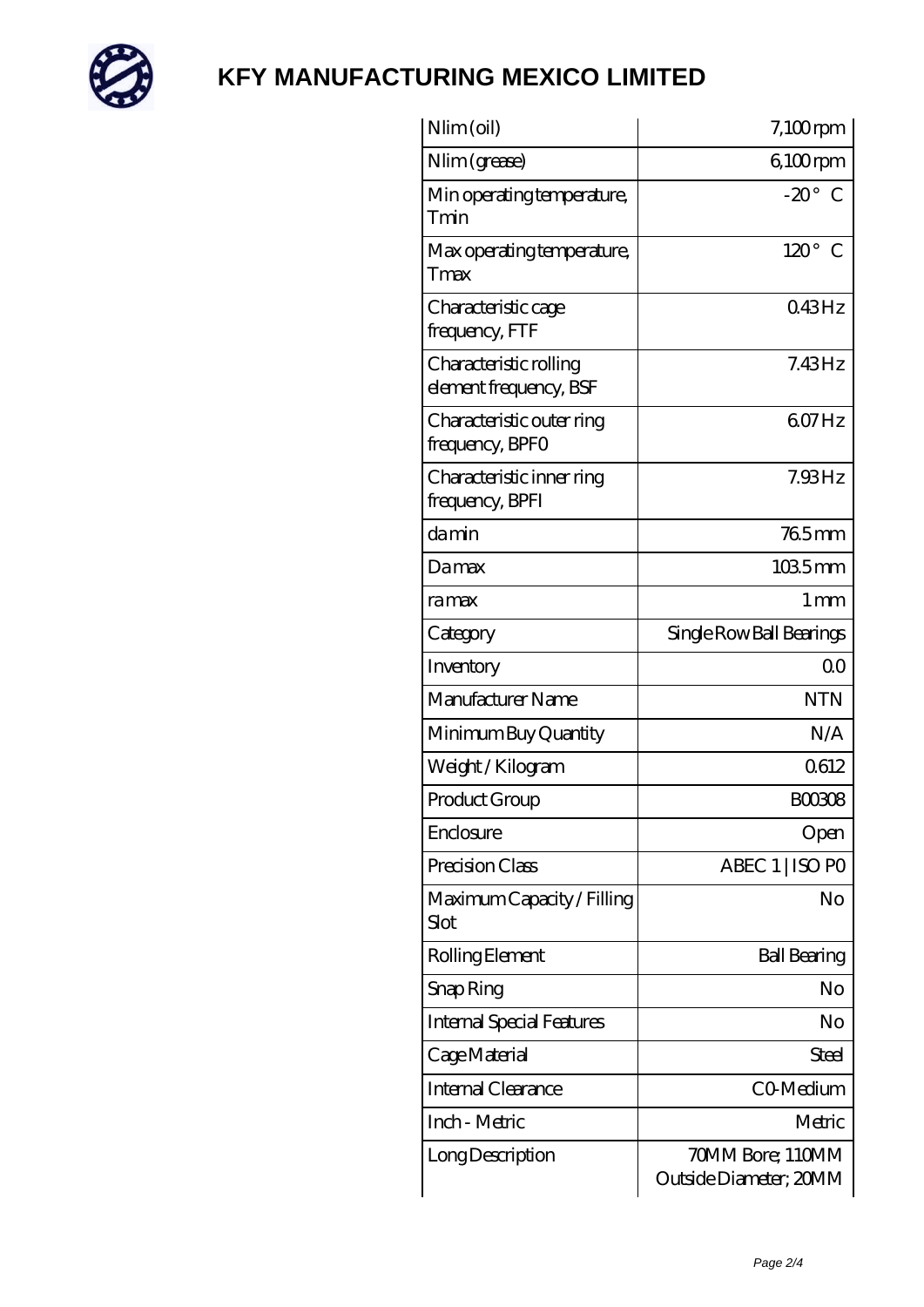

|                        | Outer Race Width; Open;                          |
|------------------------|--------------------------------------------------|
|                        | Ball Bearing ABEC 1   ISO                        |
|                        | PQ No Filling Slot; No Snap                      |
|                        | Ring, No Internal Special                        |
|                        | Features; CO-Medium<br>Internal Clearance; Steel |
|                        | Cage                                             |
| <b>Other Features</b>  | Deep Groove                                      |
| Category               | Single Row Ball Bearing                          |
| <b>UNSPSC</b>          | 31171504                                         |
| Harmonized Tariff Code | 8482105068                                       |
| Noun                   | Bearing                                          |
| Keyword String         | Ball                                             |
| Manufacturer URL       | http://www.ntnamerica.co<br>m                    |
| Weight/LBS             | 1.33                                             |
| Bore                   | 2.756Inch   70Millimeter                         |
| Outer Race Width       | 0.787 Inch   20 Millimeter                       |
| Outside Diameter       | 4.331 Inch   110Millimeter                       |
| Inner Race Width       | OInch   OMillimeter                              |
| bore diameter:         | 70mm                                             |
| precision rating       | Class 0                                          |
| outside diameter:      | 110mm                                            |
| finish/coating         | Uncoated                                         |
| overall width:         | 20mm                                             |
| bearing material:      | High Carbon Chrome Steel                         |
| bore type:             | Round                                            |
| cage material:         | Steel                                            |
| closure type:          | Open                                             |
| inner ring width:      | 20mm                                             |
| rowtype & fill slot:   | Single Row Non-Fill Slot                         |
| outer ring width:      | 20mm                                             |
| snap ring included:    | Without Snap Ring                                |
| maximum rpm (grease):  | $6100$ rpm                                       |
|                        |                                                  |